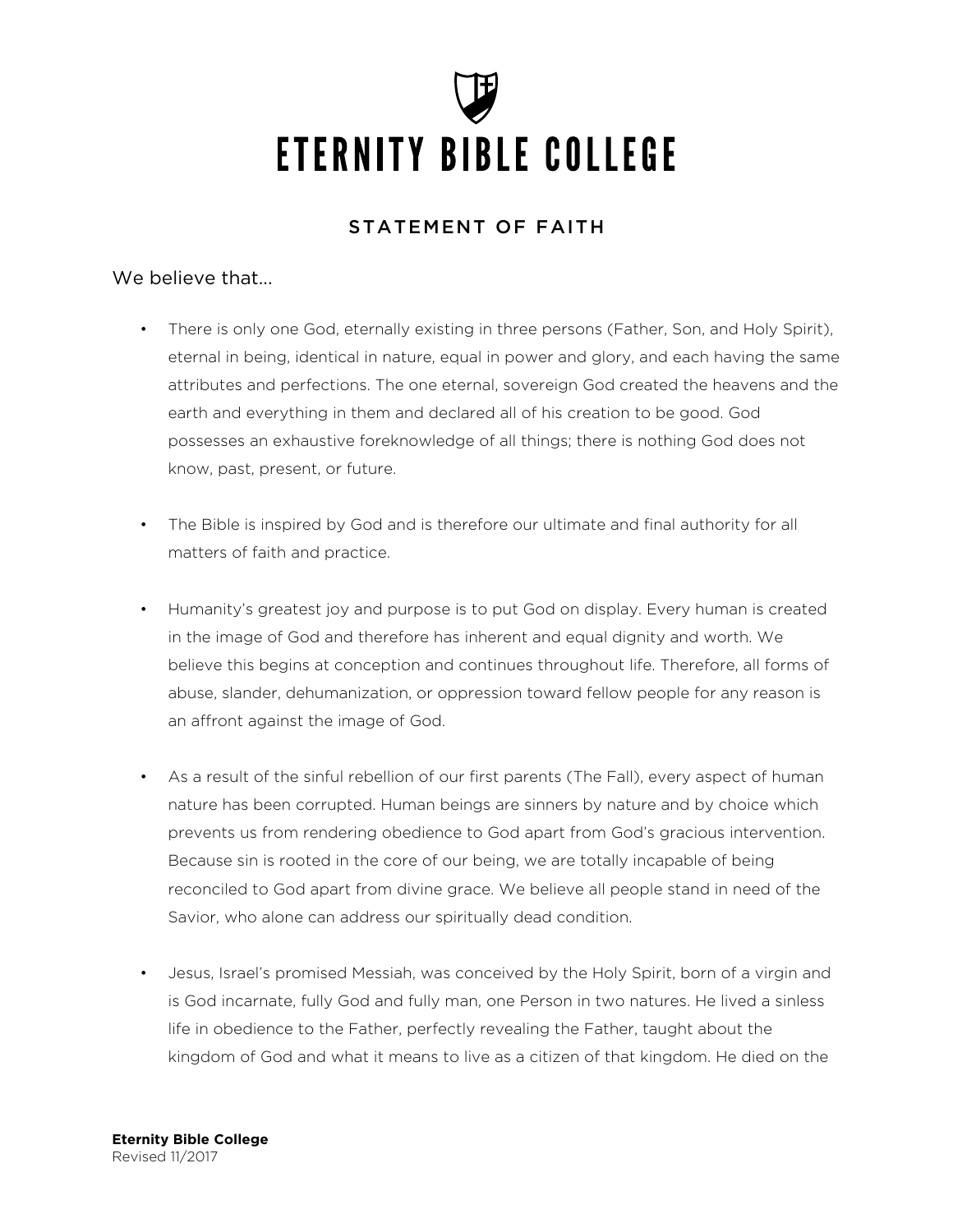- cross for the sins of the world, was raised bodily from the dead by the power of the Holy Spirit, and lives at the right hand of the Father as our High Priest and Advocate.
- Jesus Christ brought about reconciliation between God and man by faithfully offering himself up to die and raising victoriously in resurrection life. The Bible invites us to consider Christ's atoning work on the cross as a multi-faceted reality, including but not limited to dying as a sacrificial representative for sinners thereby removing our guilt and shame, accomplishing complete victory over the enemy, and serving as the ultimate example for the church to follow.
- God has graciously predestined from eternity past to redeem a people for Himself and to make all things new for His own glory. Those who trust Jesus as their Savior and King are regenerated by the Holy Spirit and reconciled to God. They are adopted as children of God and united with Christ. This union results in believers being declared righteous and honorable.
- God's justifying grace must not be separated from His sanctifying power and purpose. God commands us to love Him supremely and others sacrificially, and to live out our faith with care for one another, compassion toward the poor and justice for the oppressed. With God's Word, the Spirit's power, and fervent prayer in Christ's name, we are to combat the spiritual forces of evil.
- The Holy Spirit has been sent from heaven to glorify the Lord Jesus. He convicts sinners, imparts spiritual life and gives a true understanding of the Scriptures. He regenerates sinners and in Him they are baptized into union with Christ and adopted as heirs in the family of God. He also indwells, guides, equips, and empowers believers to display the character of the Lord Jesus. He empowers the church to accomplish all God intends for her.
- The universal church is God's new covenant people, spanning time and geography. Christ is the head of the universal church, and all who are saved are adopted into this people through the work of the Holy Spirit. The universal church is made visible in local churches, which are distinct groups of believers who are committed to live out the "one anothers" of scripture in submission to a distinct group of qualified leaders. Local

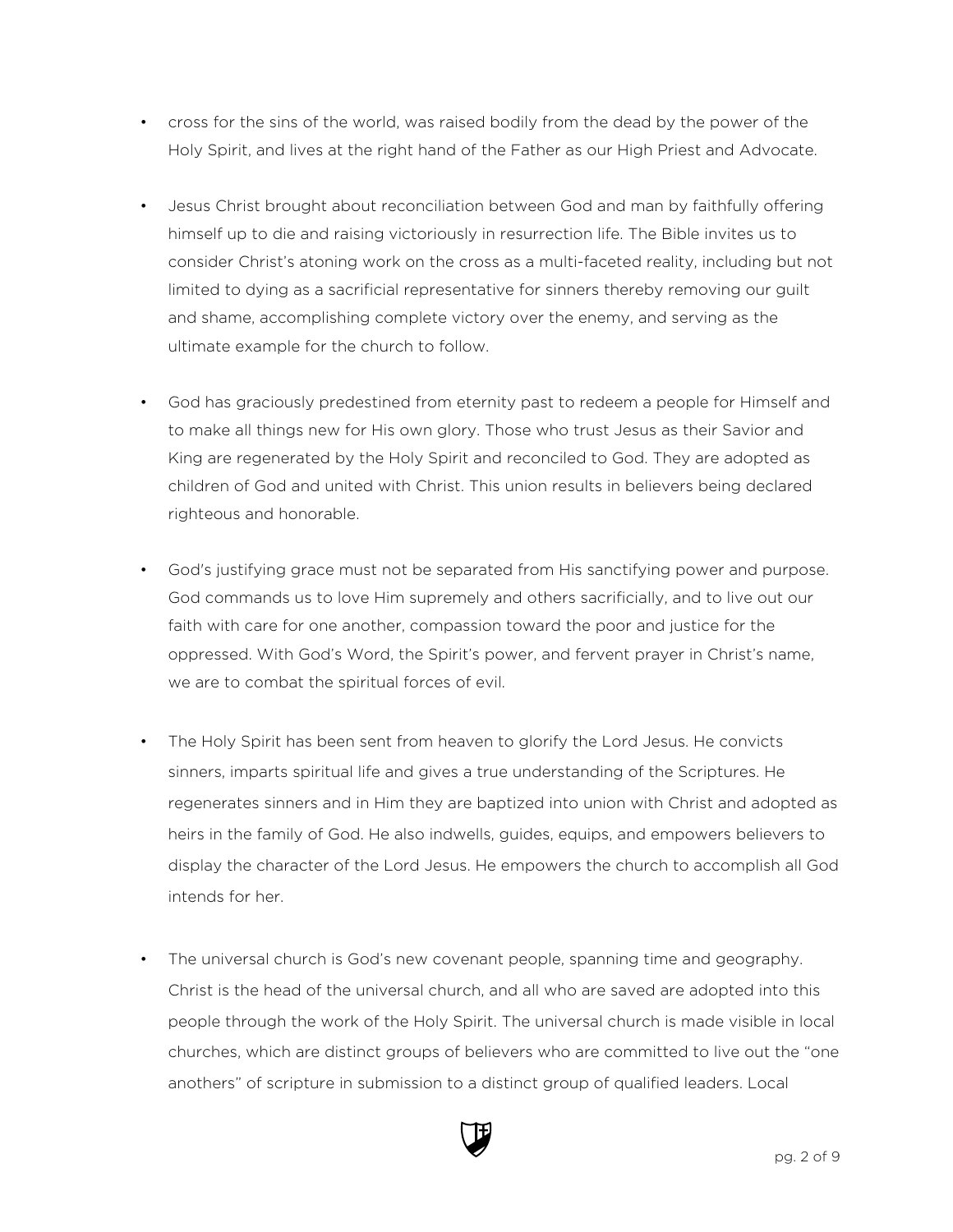churches are characterized by a regular practice of communal worship including prayer, preaching, singing, the Lord's supper, and baptism. They are also characterized by a focus on the gospel, discipline for the sake of godliness, a focus on God's mission in the world, and most importantly by her love for God and people, both those inside and outside the church. In obedience to Jesus' command, the church is to make disciples among all people, always attesting to the gospel in word and deed.

- The gospel has both individual and corporate dimensions which are indivisible. Jesus has not only brought about peace with God but also peace between estranged groups of people. His purpose was to create in himself one new humanity, and in one body to reconcile all groups of people to God through his atoning work. When believers walk by the Spirit, the church prefigures the new heavens and new earth.
- Jesus is coming one day to usher in his final and perfect kingdom on earth. On that day he will raise the dead bodily and judge the living and the dead. All those who believe and obey Jesus will live forever with him in the new heavens and new earth. All those who do not believe in Jesus will be separated from God for eternity as a consequence of their sin and rejection of God.

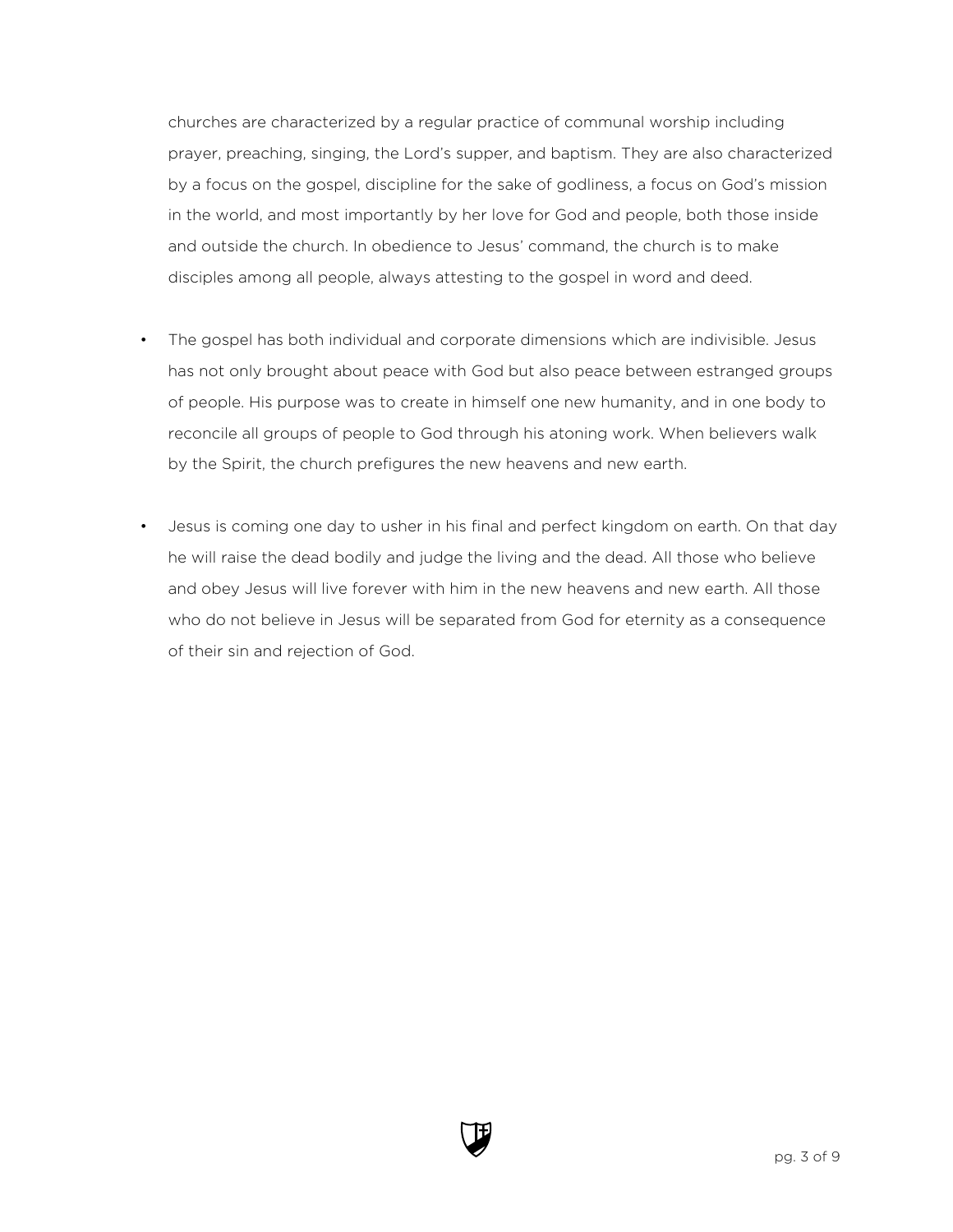# ADDITIONAL AFFIRMATIONS

### Historical

In addition to the above statements, we see ourselves connected to the history of Christianity as a whole, and therefore we affirm the [Apostle's Creed](#page-4-0), the [Nicene Creed](#page-5-0) (381), the [Chalcedonian Definition](#page-6-0), and the [Athanasian Creed](#page-7-0). The language and purpose of each creed is unique to their time and place, but we affirm that while not comprehensive, they are accurate statements of the Christian faith.

# Global

We not only see ourselves connected to the church historically, but also globally. As such, we affirm the [Cape Town Commitment](https://www.lausanne.org/content/ctc/ctcommitment) produced by the Lausanne Movement in 2010. As with the historic creeds, the language and issues at places may be foreign to American or Western ears, but we affirm a commitment to both the doctrine and the implications expressed therein.

In particular, we affirm that all right belief must also issue forth in right action. The Cape Town Commitment makes this explicit in ways that few other statements have. We affirm that it is both incongruous and detestable to live at odds with the affirmations that one believes, and that hypocrisy in the church is a detriment to our witness and brings shame on the name of our Lord Jesus Christ.

# **Contextual**

Due to the specific time and place in which we live, we also affirm the following statements with regard to marriage:

We believe that the term *marriage* has only one meaning as defined by God: the uniting of one biologically born man and one biologically born woman in a single, exclusive, covenantal union, designed to be severable only by death. The ultimate purpose of this covenantal union is to display the relationship between Christ and the church. God has designed for sexual intimacy to occur within marriage as a glorious and beautiful expression of that union. Anything that violates or breaks the covenant union of marriage and any form of sexual activity outside the bounds of marriage are against God's design and therefore sin which produces painful consequences for all involved.

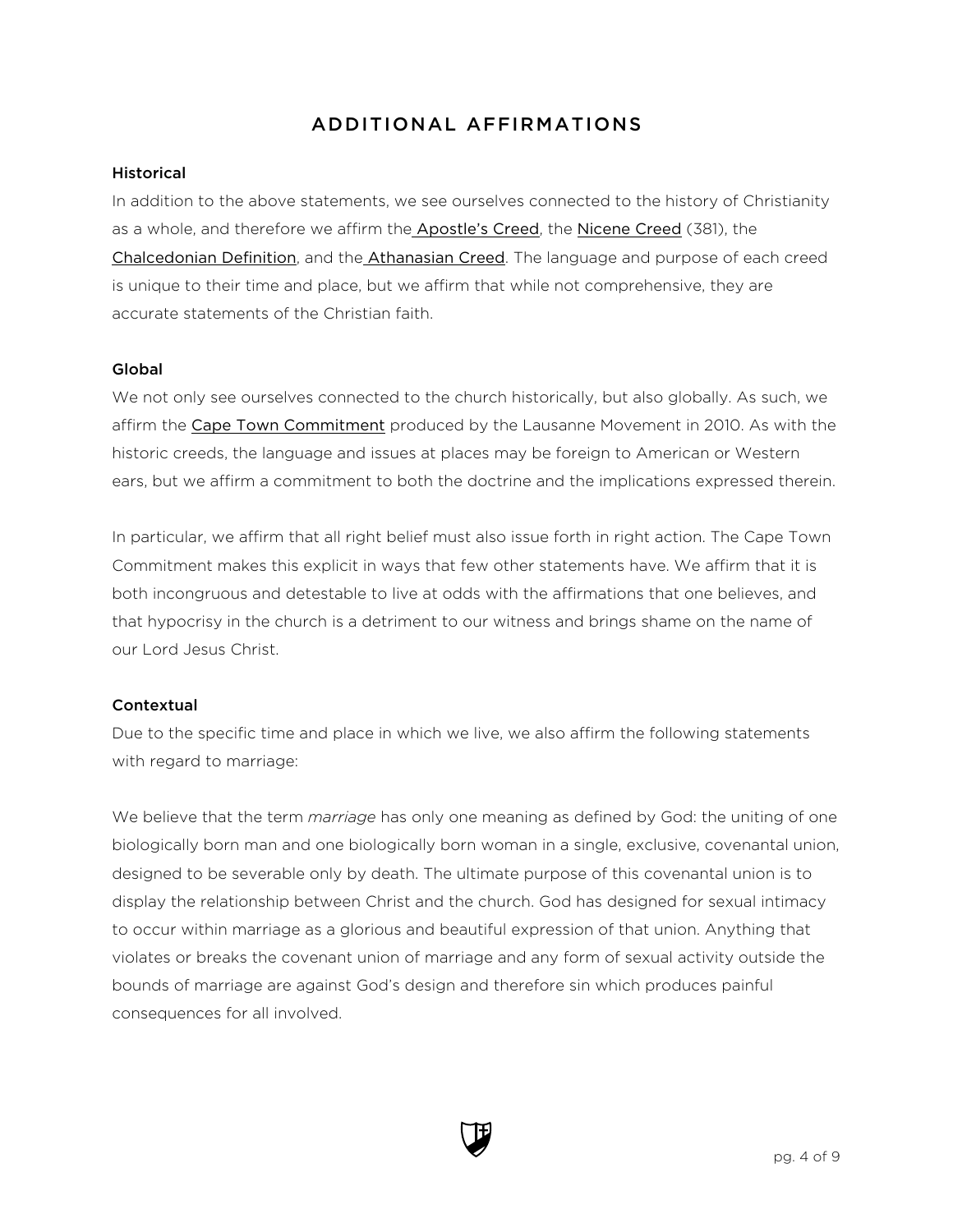# APPENDIX

# Historic Creeds & Confessions

# <span id="page-4-0"></span>Apostles Creed (uncertain date)

<span id="page-4-2"></span>I believe in God, the Father almighty, creator of heaven and earth. I believe in Jesus Christ, his only Son, our Lord, who was conceived by the Holy Spirit and born of the virgin Mary. He suffered under Pontius Pilate, was crucified, died, and was buried; he descended to hell. The third day he rose again from the dead. He ascended to heaven and is seated at the right hand of God the Father almighty. From there he will come to judge the living and the dead. I believe in the Holy Spirit, the holy catholic<sup>[1](#page-4-1)</sup> church, the communion of saints, the forgiveness of sins, the resurrection of the body, and the life everlasting. Amen.

<span id="page-4-1"></span>[<sup>1</sup>](#page-4-2) Catholic in the sense of the true Christian church of all times and all places, to be distinguished from "Catholic" as shorthand for the Roman Catholic Church. This applies to all uses of *catholic* in the following statements.

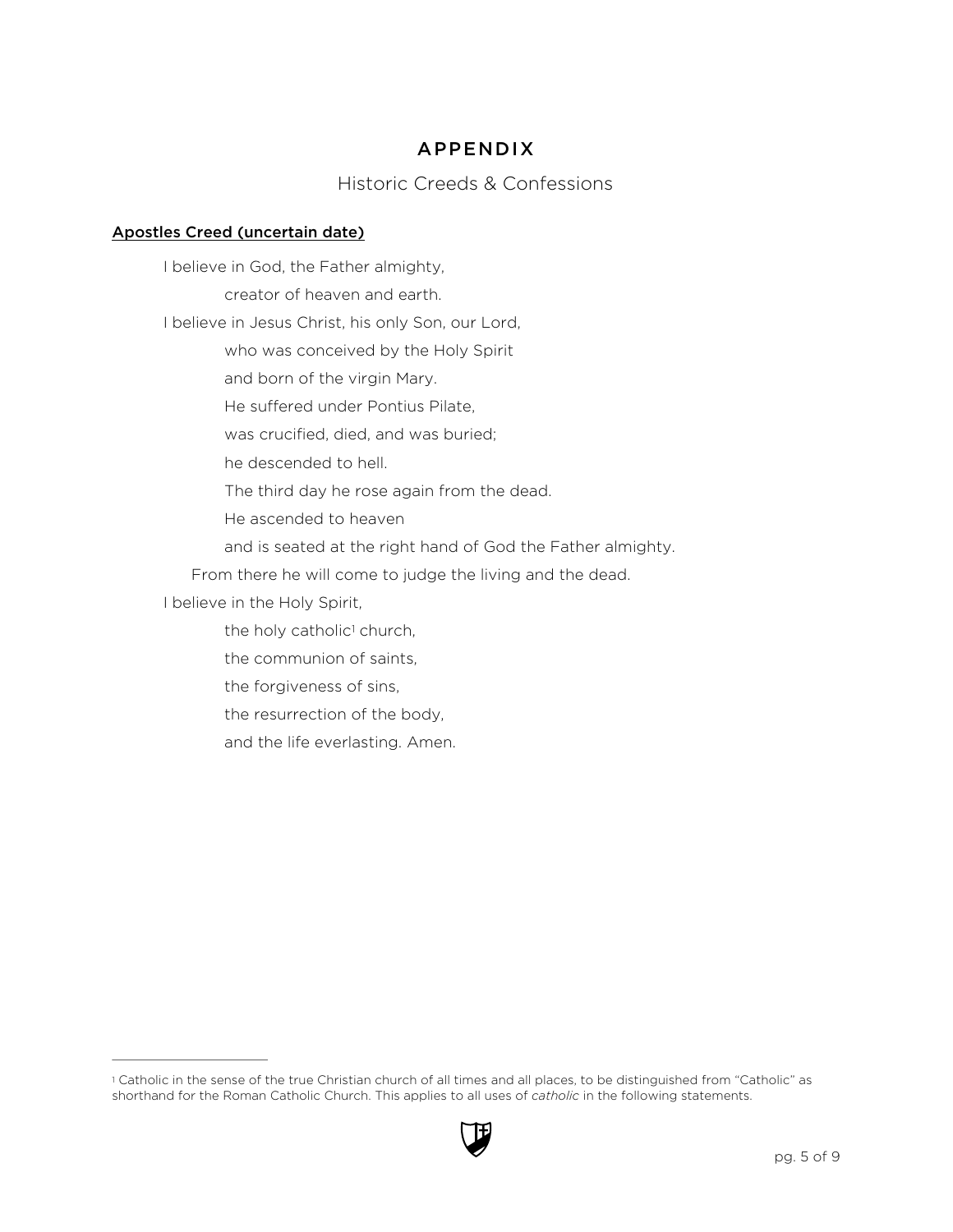### <span id="page-5-0"></span>Nicene Creed (381 A.D.)

We believe in one God,

the Father almighty,

maker of heaven and earth,

of all things visible and invisible.

And in one Lord Jesus Christ,

the only Son of God,

begotten from the Father before all ages,

God from God,

Light from Light,

true God from true God,

begotten, not made;

of the same essence as the Father.

Through him all things were made.

For us and for our salvation

he came down from heaven;

he became incarnate by the Holy Spirit and the virgin Mary,

and was made human.

He was crucified for us under Pontius Pilate;

he suffered and was buried.

The third day he rose again, according to the Scriptures.

He ascended to heaven

and is seated at the right hand of the Father.

He will come again with glory

to judge the living and the dead.

His kingdom will never end.

And we believe in the Holy Spirit,

the Lord, the giver of life.

He proceeds from the Father and the Son,

and with the Father and the Son is worshiped and glorified.

He spoke through the prophets.

We believe in one holy catholic and apostolic church.

We affirm one baptism for the forgiveness of sins.

We look forward to the resurrection of the dead,

and to life in the world to come. Amen.

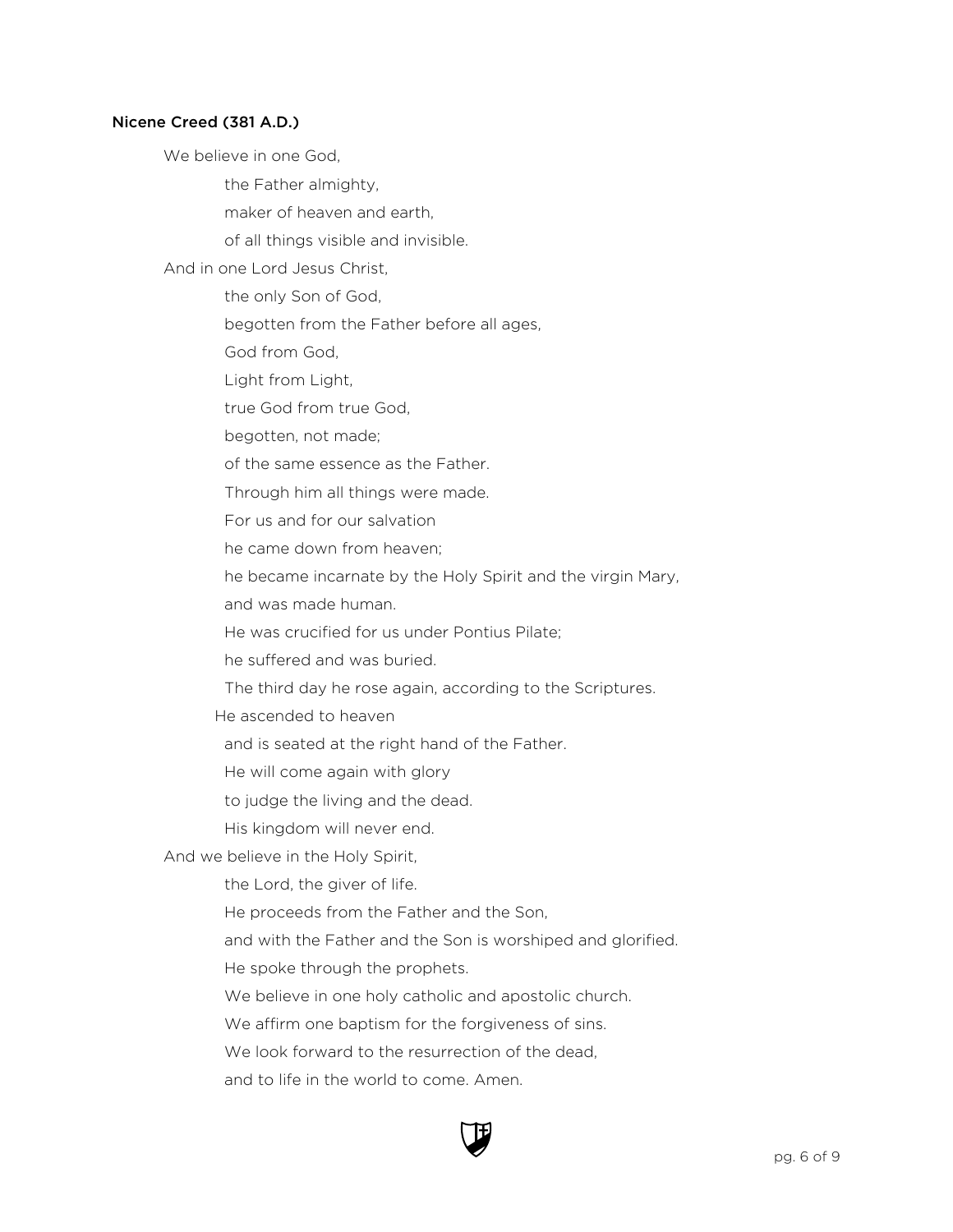### <span id="page-6-0"></span>Chalcedonian Definition (451 A.D.)

We, then, following the holy Fathers, all with one consent, teach men to confess one and the same Son, our Lord Jesus Christ, the same perfect in Godhead and also perfect in manhood; truly God and truly man, of a reasonable (rational) soul and body; consubstantial (coessential) with the Father according to the Godhead, and consubstantial with us according to the Manhood; in all things like unto us, without sin; begotten before all ages of the Father according to the Godhead, and in these latter days, for us and for our salvation, born of the Virgin Mary, the Mother of God, according to the Manhood; one and the same Christ, Son, Lord, Only-begotten, to be acknowledged in two natures, inconfusedly, unchangeably, indivisibly, inseparably; the distinction of natures being by no means taken away by the union, but rather of the property of each nature being preserved, and concurring in one Person and one Subsistence, not parted or divided into two persons, but one and the same Son, and only begotten, God, the Word the Lord Jesus Christ; as the prophets from the beginning (have declared) concerning him, and the Lord Jesus Christ himself has taught us, and the Creed of the holy Fathers has handed down to us.

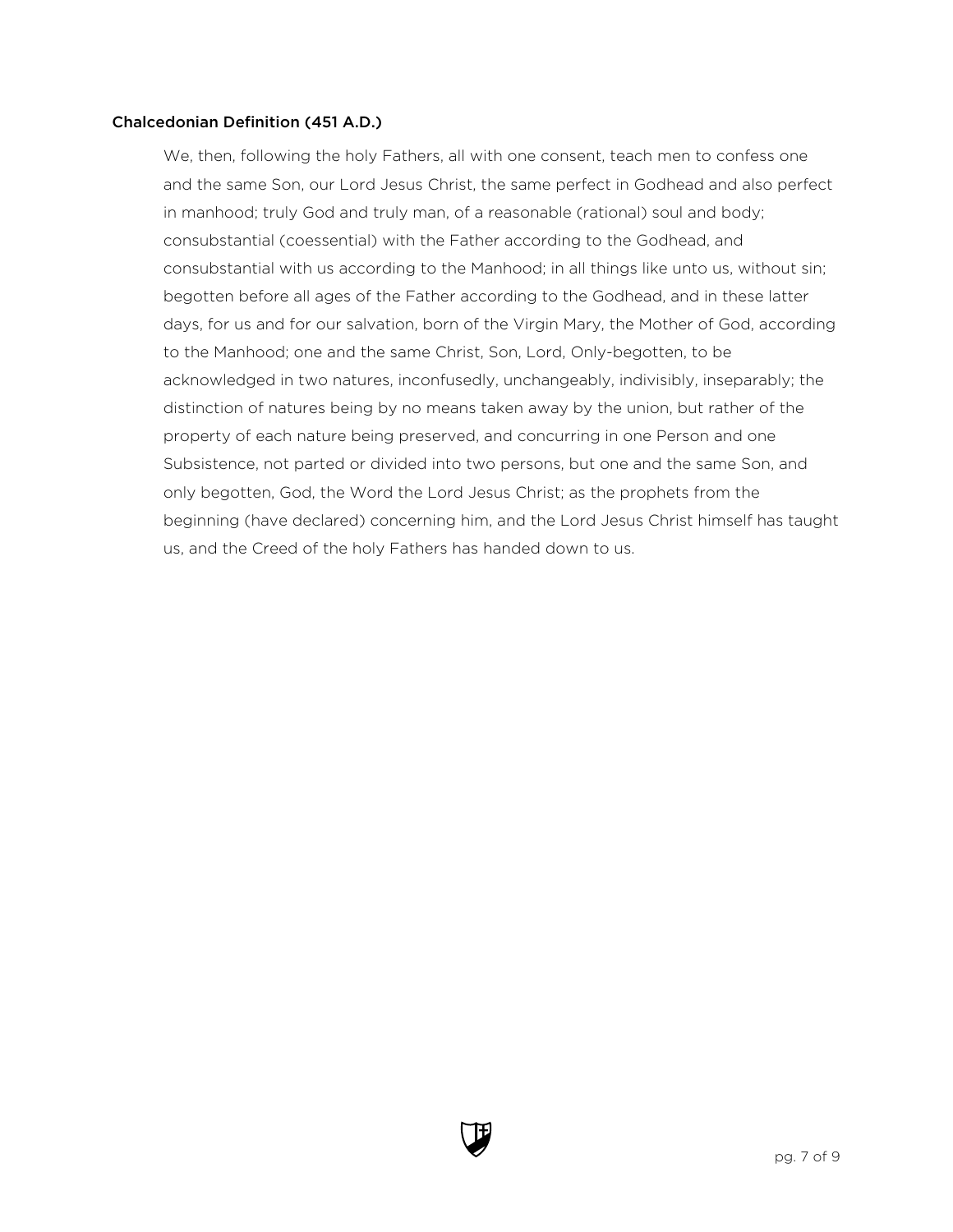### <span id="page-7-0"></span>Athanasian Creed (uncertain date)

Whoever desires to be saved should above all hold to the catholic faith. Anyone who does not keep it whole and unbroken will doubtless perish eternally.

Now this is the catholic faith:

That we worship one God in trinity and the trinity in unity, neither blending their persons nor dividing their essence. For the person of the Father is a distinct person, the person of the Son is another, and that of the Holy Spirit still another. But the divinity of the Father, Son, and Holy Spirit is one, their glory equal, their majesty coeternal. What quality the Father has, the Son has, and the Holy Spirit has. The Father is uncreated, the Son is uncreated, the Holy Spirit is uncreated. The Father is immeasurable, the Son is immeasurable, the Holy Spirit is immeasurable. The Father is eternal, the Son is eternal, the Holy Spirit is eternal. And yet there are not three eternal beings; there is but one eternal being. So too there are not three uncreated or immeasurable beings; there is but one uncreated and immeasurable being. Similarly, the Father is almighty, the Son is almighty, the Holy Spirit is almighty. Yet there are not three almighty beings, there is but one almighty being.

Thus the Father is God, the Son is God, the Holy Spirit is God. Yet there are not three gods; there is but one God. Thus the Father is Lord, the Son is Lord, the Holy Spirit is Lord. Yet there are not three lords; there is but one Lord. Just as Christian truth compels us to confess each person individually as both God and Lord, so catholic religion forbids us to say that there are three gods or lords. The Father was neither made nor created nor begotten from anyone. The Son was neither made nor created; he was begotten from the Father alone. The Holy Spirit was neither made nor created nor begotten; he proceeds from the Father and the Son.

Accordingly there is one Father, not three fathers; there is one Son, not three sons; there is one Holy Spirit, not three holy spirits.